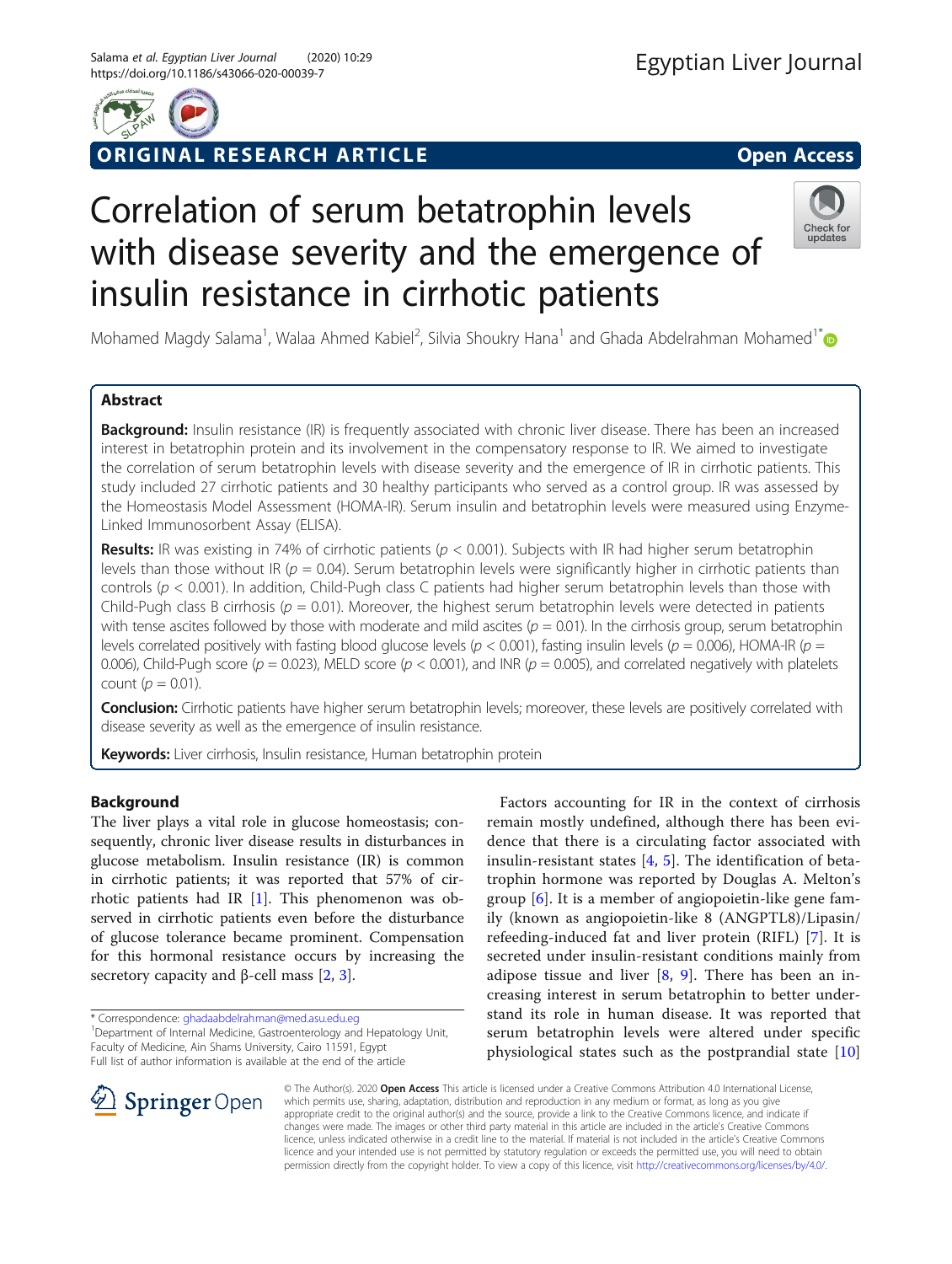<span id="page-1-0"></span>and pathological conditions such as type 1 and 2 diabetes [\[9](#page-5-0)–[14](#page-5-0)].

The role of betatrophin in cirrhosis is still unknown, and scarce studies demonstrated the correlation of serum betatrophin levels and liver cirrhosis of different severities [\[15\]](#page-5-0). This study aimed to investigate the correlation of serum betatrophin levels with disease severity and the emergence of insulin resistance in cirrhotic patients.

## Methods

This case-control study was carried out at Ain Shams University Hospitals. The participants were recruited from the outpatient clinic and in-patient ward of gastroenterology and hepatology unit of the internal medicine department, during the period from May 2017 till May 2018. Approval was obtained from the Ethics Committee of Faculty of Medicine, Ain Shams University. Informed written consent was obtained from each participant before enrollment in the study. This study was performed in accordance with the 1975 principles of the Declaration of Helsinki and its appendices.

Twenty-seven cirrhotic patients and 30 healthy controls with matched age and sex were consecutively enrolled in the study. Cirrhosis was diagnosed based on clinical, biochemical, ultrasonographic, or histological criteria. The exclusion criteria were patients who had undergone previous surgery for portal hypertension, patients suffering from bacterial infection or gastrointestinal bleeding, patients receiving vasoactive drugs within 14 days before the study, patients receiving medications known to affect body composition or lipid or glucose metabolism (e.g., thyroid medications, thiazolidinediones, metformin), and patients with renal disease, diabetes mellitus, renal failure, hypothyroidism, or Cushing's disease.

All participants were subjected to a detailed history taking, a thorough clinical examination, pelvi-abdominal ultrasound, and laboratory investigations including complete liver function tests, complete blood count, kidney function tests, fasting glucose level, and international normalized ratio (INR). The severity of cirrhosis was classified according to the Child-Pugh classification and the model for end-stage liver disease (MELD) scores [[16,](#page-5-0) [17\]](#page-5-0).

Serum insulin levels were measured using a recombinant human insulin Enzyme-Linked Immunosorbent Assay (ELISA) kit (Calbiotech®, CA, USA) with a standard detection range of 6.25–50 μIU/mL and a sensitivity of 6.25 μIU/mL. IR was defined as a HOMA-IR score of greater than 2 according to Matthews et al. [\[18\]](#page-5-0).

Human active betatrophin level was analyzed by a specific quantitative sandwich ELISA kit (Aviscera Bioscience® AB, CA, USA). The sensitivity of the assay was

Table 1 Comparison between liver cirrhosis patients and controls

| Variable                                   | Liver cirrhosis Control<br>$(n = 30)$ | $(n = 30)$      | $p$ value |
|--------------------------------------------|---------------------------------------|-----------------|-----------|
| Age (years)                                | 58 (50-65)                            | $52.5(43-60)$   | 0.032     |
| Fasting glucose level (mg/dL)              | $103 \pm 21.70$                       | $81 + 22.55$    | 0.008     |
| Fasting insulin level (µlU/mL)             | $16(10-37)$                           | $3.25(2-9)$     | < 0.001   |
| <b>HOMA-IR</b>                             | $4.3(0.5-9.65)$                       | $0.65(0.3-1.9)$ | 0.003     |
| Insulin resistance                         | $n = 20(74%)$                         | $n = 7(23.3\%)$ | < 0.001   |
| Serum betatrophin level (ng/mL) 20 (15-30) |                                       | $8(4-12)$       | < 0.001   |
|                                            |                                       |                 |           |

Data are shown as median (IOR), mean  $\pm$  SD, or number and percentage  $(n \& 96)$ 

0.4 ng/mL, and the intra and inter-assay reproducibility were  $< 6\%$  and  $< 10\%$ , respectively.

## Statistical analysis

Data were analyzed using Stata® version 14.2 (StataCorp LLC, College Station, TX, USA). Normally distributed numerical data were presented as mean  $\pm$  SD, and intergroup differences were compared using Student's  $t$  test. Non-normally distributed numerical data were presented as median and interquartile range (IQR), and intergroup differences were compared using the Mann-Whitney U test or Kruskal-Wallis test, as appropriate. Categorical data were presented as number and percentage, and differences were compared using Fisher's exact test (for nominal data) or the chi-squared test (for ordinal data). Multivariable binary logistic regression analysis was used to examine the relation between betatrophin and other variables as adjusted for possible confounding factors. Correlations were tested using the Spearman rank correlation. Receiver-operating characteristic (ROC) curve analysis was used to examine the diagnostic value of betatrophin in the prediction of IR.  $p$  value  $< 0.05$  was considered statistically significant.

## Results

The current study included 27 cirrhotic patients and 30 controls with a median age of 58 (50–65) and 52.5 (43– 60) years, respectively (Table 1). All of them were males with hepatitis C virus (HCV)-related liver cirrhosis. The cirrhosis group included 12 (44.4%) and 15 (55.5%) patients with Child-Pugh class B and C, respectively. Eight, 12, and 7 cirrhotic patients had tense, moderate, and mild ascites, respectively.

Table 2 Determinants of insulin resistance

| Variable                | p value | Odds  | 95% CI |       |  |
|-------------------------|---------|-------|--------|-------|--|
|                         |         | ratio | Lower  | Upper |  |
| Age                     | 0.808   | 0.97  | 0.82   | 1.16  |  |
| Cirrhosis               | < 0.001 | 9.38  | 2.80   | 31.38 |  |
| Serum betatrophin level | 0.663   | 1.06  | 0.80   | 1.41  |  |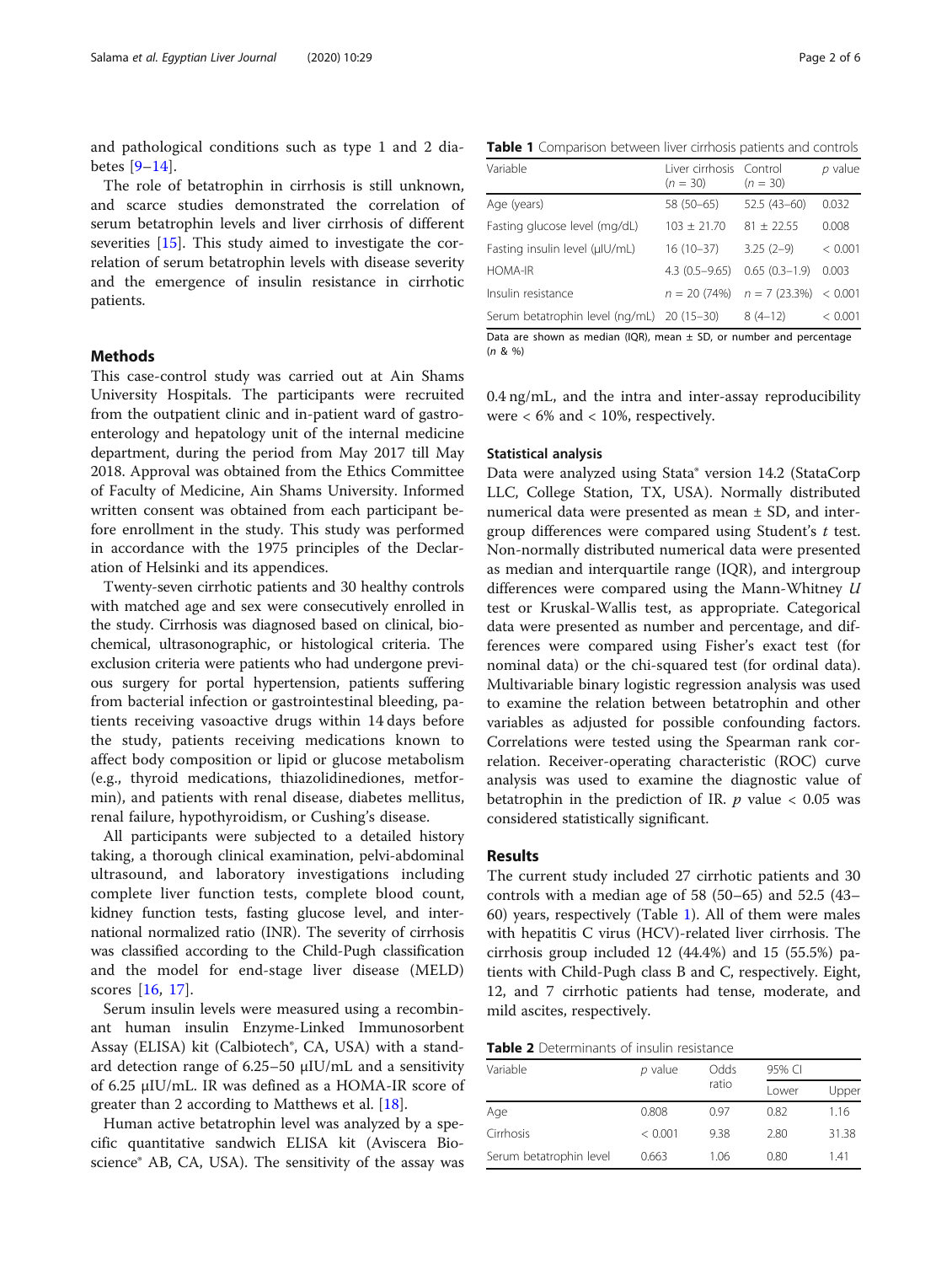

IR was observed in 20 (74%) cirrhotic patients, whereas only 7 (23.3%) controls had IR (Table [1](#page-1-0)). Moreover, Child class C patients had higher HOMA-IR than those with Child class B cirrhosis; however, this difference was statistically insignificant [5.4 (1.15–12.3) vs 3  $(0.5–7.22)$ , respectively,  $p = 0.07$ . Determinants of IR are shown in Table [2](#page-1-0). Subjects with IR had higher serum betatrophin levels than those without IR with a median level (IQR) of 20 (12–30) vs  $8(4-15)$  ng/mL, respectively  $(p < 0.001)$  (Fig. 1).

There was a statistically significant difference between cirrhotic patients and controls regarding serum betatrophin levels, fasting glucose levels, fasting insulin levels, HOMA-IR, and the prevalence of IR (Table [1](#page-1-0), Fig. 2). Moreover, Child-Pugh class C patients had a significantly higher serum betatrophin levels than those with Child-Pugh class B cirrhosis [22.25 (15.50– 53.75) vs 15.50 (8.87-21.37) ng/mL, respectively,  $p =$ 0.01] (Fig. 2). Additionally, the highest serum betatrophin levels were detected in patients with tense ascites followed by moderate and mild ascites [37 (15– 60) vs 17.50 (15–30) vs 13 (2.5–22.5) ng/mL, respectively,  $p = 0.01$  (Fig. [3](#page-3-0)).

In the cirrhosis group, serum betatrophin levels correlated positively with Child-Pugh score, MELD score, INR, fasting glucose levels, fasting insulin levels, and HOMA-IR and correlated negatively with platelets count (Table [3\)](#page-3-0).

By ROC curve analysis, serum betatrophin cut-off level of > 16 ng/mL discriminated IR with AUROC of 0.759, 95% CI =  $0.631 - 0.860$ ,  $p < 0.001$ , 64.3% sensitivity, and 90.6% specificity (Fig. [4](#page-4-0)).

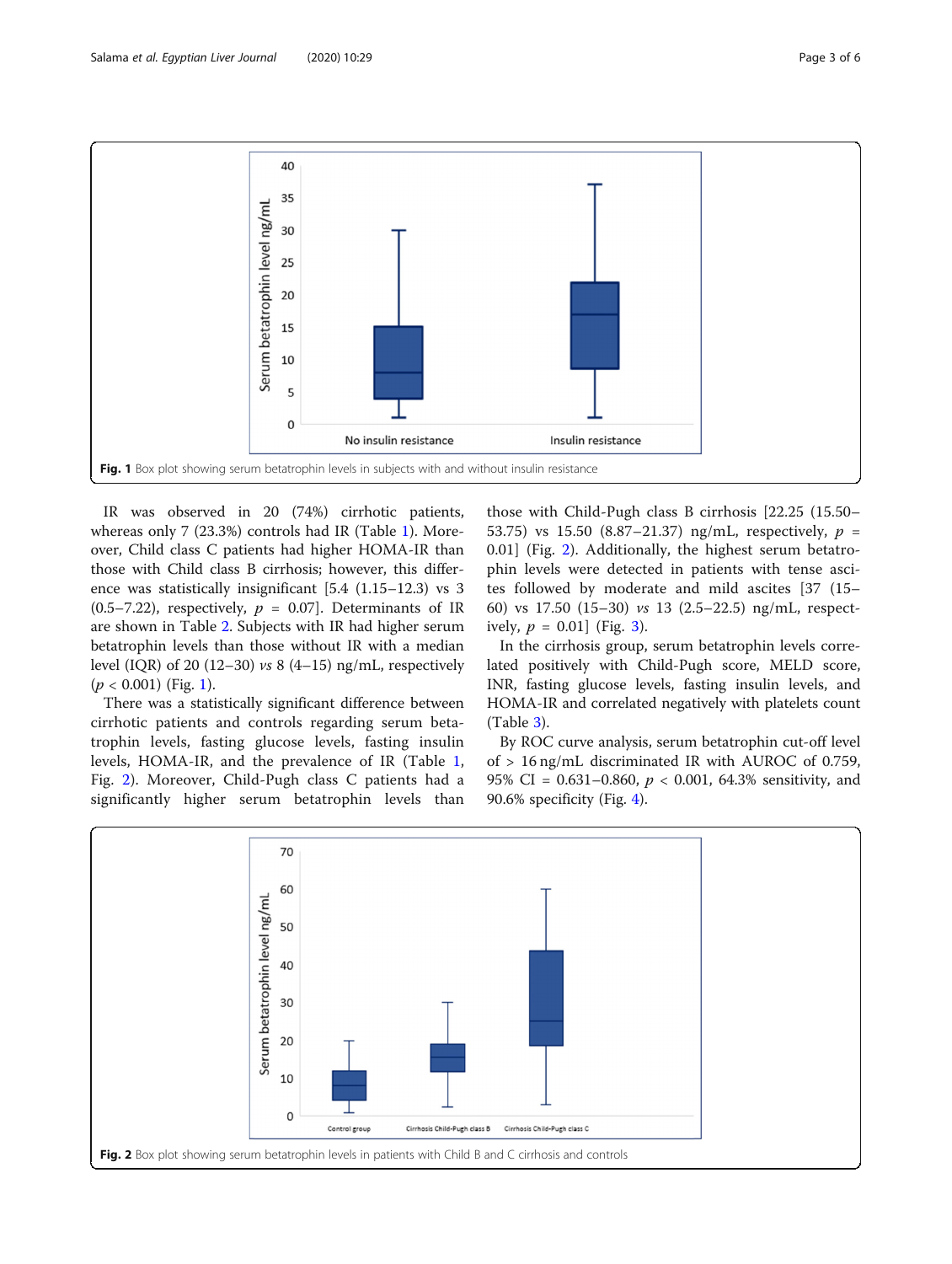<span id="page-3-0"></span>

## **Discussion**

Betatrophin is a novel protein that can enhance pancreatic islet β-cell mass resulting in improvement of glucose tolerance in mice models with IR [[19\]](#page-5-0). Moreover, a correlation between serum betatrophin levels and IR indices was detected [\[4](#page-5-0), [7](#page-5-0), [13\]](#page-5-0).

It was postulated that IR may have a role in the early stages of hepatic disease progression [[20](#page-5-0)]. There is evidence that insulin has a contribution to the pathogenesis of hepatic fibrosis and clinically significant portal hypertension through inducing the proliferation of hepatic stellate cells and modulating the endothelial synthesis of nitric oxide and endothelin [[21](#page-5-0)–[24](#page-5-0)]. Furthermore, IR was independently associated with significant fibrosis [[25,](#page-5-0) [26](#page-5-0)], an increased risk of death, liver transplantation [[27\]](#page-5-0), and the development of hepatocellular carcinoma in chronic HCV patients [[28](#page-5-0)].

Table 3 Correlations between serum betatrophin level and other variables in the cirrhosis group

| Variable                       | Serum betatrophin level |           |  |  |
|--------------------------------|-------------------------|-----------|--|--|
|                                | Correlation coefficient | $p$ value |  |  |
| Hemoglobin                     | $-0.003$                | 0.985     |  |  |
| Total leucocytic count         | $-0.215$                | 0.280     |  |  |
| Platelets count                | $-0.468$                | 0.013     |  |  |
| Serum albumin                  | $-0.041$                | 0.837     |  |  |
| International normalized ratio | 0.522                   | 0.005     |  |  |
| Total bilirubin                | 0.294                   | 0.136     |  |  |
| Child-Pugh score               | 0.435                   | 0.023     |  |  |
| MFID score                     | 0.593                   | 0.001     |  |  |
| Fasting blood glucose level    | 0.589                   | 0.001     |  |  |
| Fasting insulin level          | 0.511                   | 0.006     |  |  |
| <b>HOMA-IR</b>                 | 0.508                   | 0.006     |  |  |

The present study aimed to investigate the relationship between serum betatrophin levels and IR in cirrhotic patients and its relevance with the severity of the disease.

The present study confirms that IR is a frequent phenomenon in cirrhotic patients, and it is found in 74% of our patients. Also, there was a statistically significant difference in fasting blood glucose and insulin concentrations between cirrhotic patients and healthy controls. These findings agree with previous reports [[1](#page-5-0), [3,](#page-5-0) [15](#page-5-0), [24](#page-5-0)]. Additionally, in accordance with previous results [\[11](#page-5-0)], this study proves by using a multivariable binary logistic regression analysis the relationship between IR and cirrhosis.

Several mechanisms of hyperinsulinemia in chronic liver disease have been postulated. The most pronounced is an insufficient insulin clearance due to reduced hepatocellular function. Hyperinsulinemia will be aggravated with disease progression due to further impairment of hepatic function and portal hypertension-related portosystemic shunting of insulin [[29](#page-5-0), [30\]](#page-5-0). However, Greco et al. [[31](#page-5-0)] suggested that increased serum insulin level is the result of increased β-cell sensitivity to glucose, whereas hepatic insulin extraction did not seem to contribute significantly in this condition. Chronic hyperinsulinemia then leads to insulin resistance via the desensitization and downregulation of insulin receptors.

In agreement with previous results [\[7](#page-5-0), [9\]](#page-5-0), candidates who had IR had higher serum betatrophin levels than candidates without IR. Moreover, serum betatrophin levels correlated positively with IR indices and the HOMA-IR model.

Serum betatrophin levels were higher in cirrhotic patients compared to those of controls as reported previously [[15\]](#page-5-0); moreover, Child-Pugh class C patients had higher serum betatrophin levels than Child-Pugh class B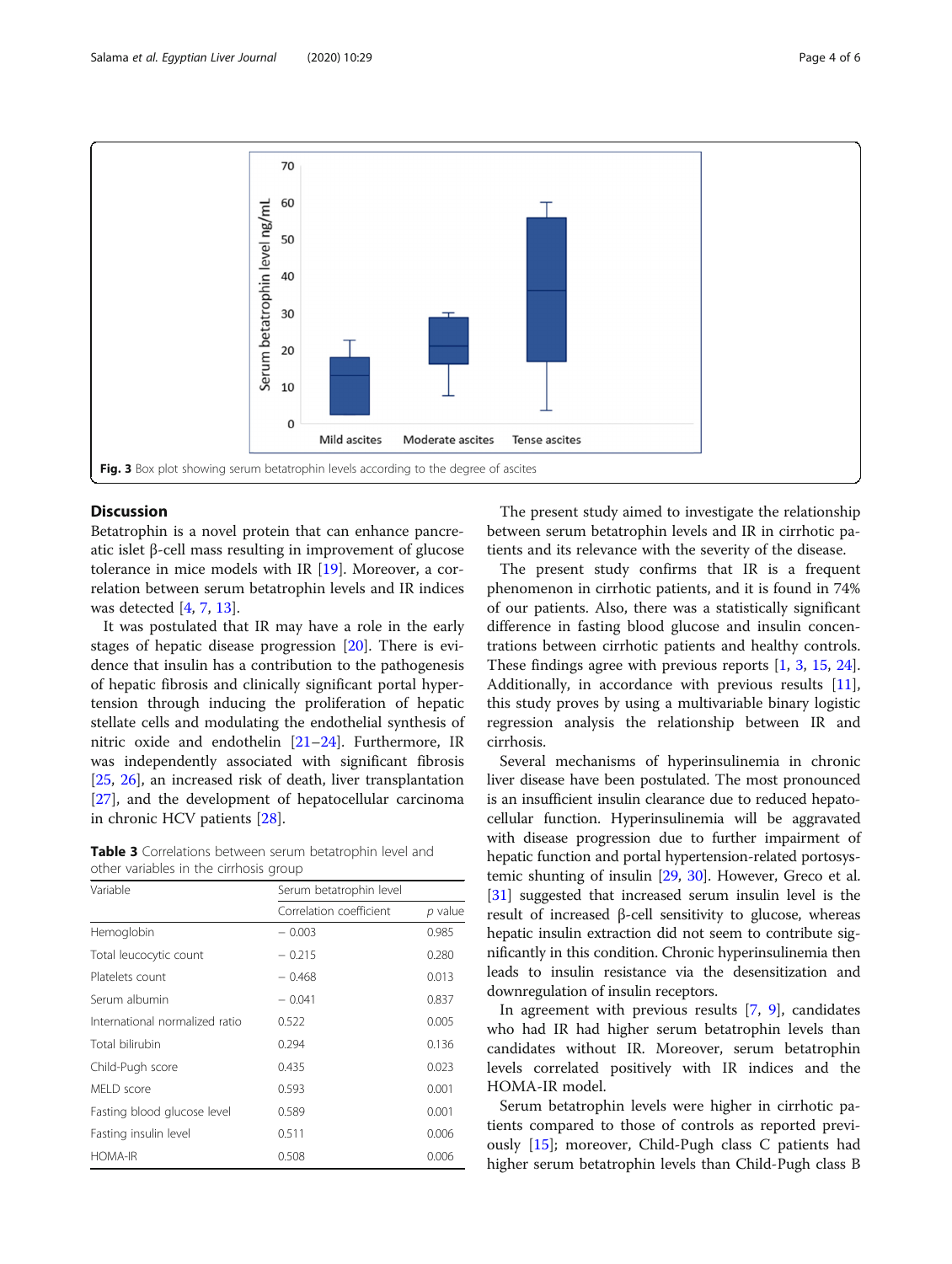<span id="page-4-0"></span>

patients. Additionally, the present study is the first study to correlate between ascites and betatrophin levels; patients with tense ascites had the highest serum betatrophin levels followed by patients with moderate and mild ascites.

In the cirrhosis group, serum betatrophin levels correlated positively with Child-Pugh score, MELD score, and INR, and correlated negatively with platelets count. This is consistent with Arias-Loste et al. [[15\]](#page-5-0). All the previous findings suggest that the serum betatrophin level is correlated with the severity of liver disease, and this may suggest that impaired clearance of betatrophin could contribute to increased serum betatrophin levels. Another possibility is that the increased betatrophin expression in liver and fat tissue in cirrhotic patients could be attributed to IR [[14,](#page-5-0) [19](#page-5-0), [32\]](#page-5-0). These preliminary results indicate that betatrophin may counterbalance, at least in part, IR in cirrhotic patients. Further studies are needed to confirm this possibility and to investigate the exact pathophysiology and the clinical application of this conclusion.

The present study is limited because we did not investigate the causal relationship between serum betatrophin and IR in cirrhotic patients, and only an association between both variables can be concluded.

# Conclusion

Cirrhotic patients have higher serum betatrophin levels; moreover, these levels are positively correlated with disease severity as well as the emergence of insulin resistance. Further studies are needed to clarify the ultimate clinical utility of serum betatrophin in liver cirrhosis and glucose homeostasis.

#### Abbreviations

HOMA-IR: Homeostatic Model Assessment of Insulin Resistance; INR: International normalized ratio; IR: Insulin resistance; MELD: Model for end-stage liver disease

#### Acknowledgements

Not applicable

#### Authors' contributions

MS contributed in the conception and design of the work and the revision of the manuscript. WK contributed in the revision of the work and language polishing of the manuscript. SH contributed in the collection of data and in performing the statistical part of the work. GM contributed in the writing of the manuscript, revision of the work, and the publication process. All authors have read and approved the final manuscript.

#### Funding

This research did not receive any specific grant from funding agencies in the public, commercial, or not-for-profit sectors.

#### Availability of data and materials

The datasets used and analyzed during the current study are available from the corresponding author on reasonable request.

#### Ethics approval and consent to participate

Approval was obtained from the Ethics Committee of Faculty of Medicine, Ain Shams University (FWA 000017585). Informed written consent was obtained from each participant before enrollment in the study. This study was performed in accordance with the 1975 principles of the Declaration of Helsinki and its appendices.

#### Consent for publication

Not applicable

#### Competing interests

The authors declare that they have no competing interests.

#### Author details

<sup>1</sup>Department of Internal Medicine, Gastroenterology and Hepatology Unit Faculty of Medicine, Ain Shams University, Cairo 11591, Egypt. <sup>2</sup>Department of Clinical Pathology, Faculty of Medicine, Ain Shams University, Cairo 11591, Egypt.